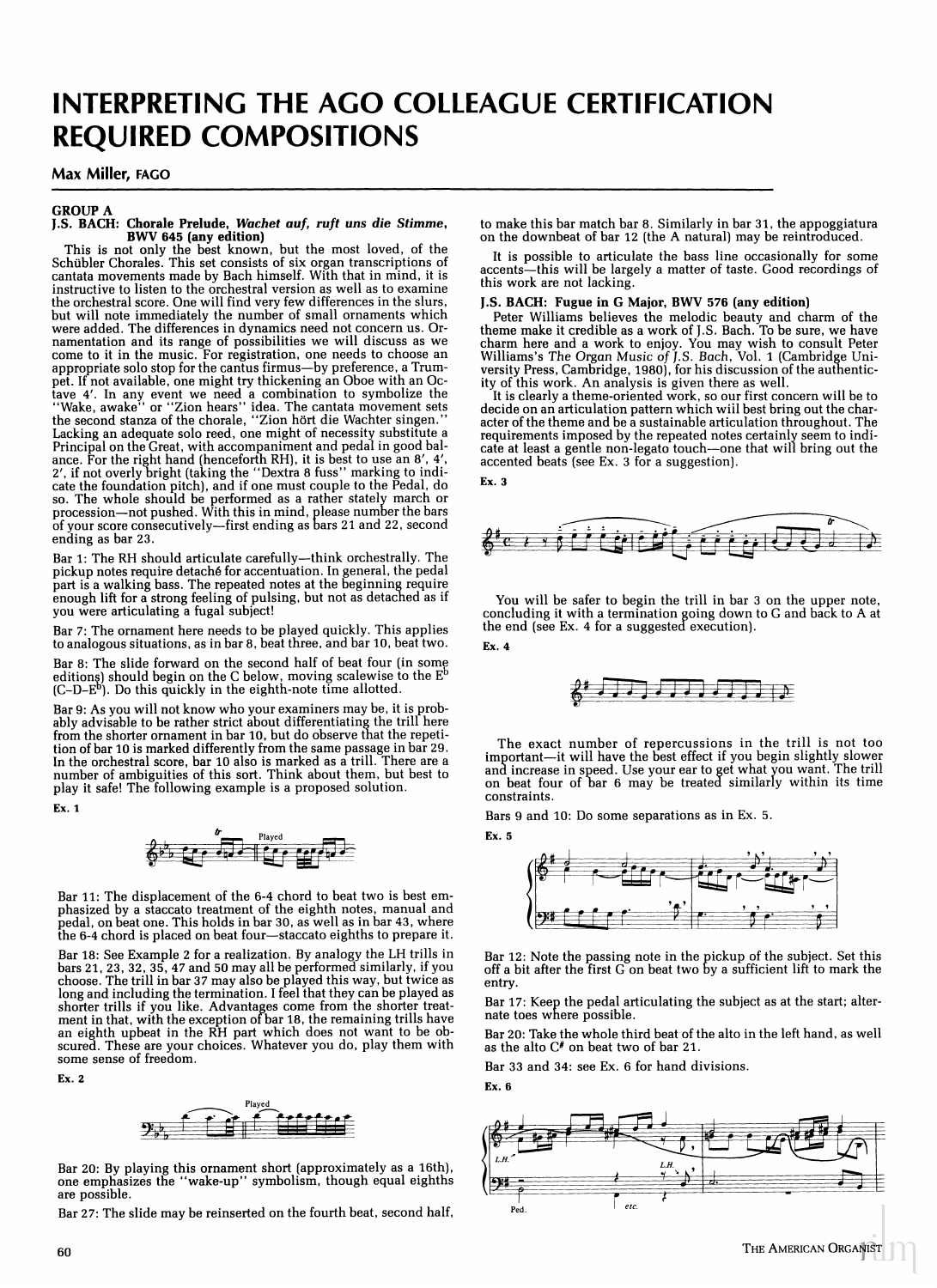Bar 51ff: Make all the eighth notes slightly broken, so that there is no slurring from a weak to a strong beat. This will keep the passage more vertical and moving forward (see Ex. 7). Ex. 7



Bar 78: This clearly calls for a ritard for emphasis-note the fullness of the chord on beat three.

Bars 90 and 91: Some sort of free cadenza figuration appears to be called for. If you do it well, the examiners may love you, but use<br>your judgment. Just a bit of freedom in getting started again in bar 92 is a good idea.

Bar 94: A short trill is called for on beat two. A pretty good feeling of a close on beat three is good; then, perhaps, some relaxation from the pickup to bar 95 to the end.

Registration for this fugue should not be too full. Perhaps up to mixtures on a secondary manual with Pedal to match, coupled or otherwise balanced.

While any edition is allowed, note must be taken of some of the variant readings. Principal differences will be seen by comparing<br>the Widor-Schweitzer edition with the Peters. This Fugue is not yet included in the Neue Bach Ausgabe, and the Schweitzer edition, with few exceptions, is the same as the Bach Gesellschaft. It will be necessary to state which edition you are playing from, or that you have made a conflation yourself.

The differences are these:

Bar 8, beat 2, second eighth: Peters gives a D, Schweitzer a B-B is better, for then the alto dissonance is prepared.

Bar 16, beat 4: the parenthetical  $A^*$  gives a less ambiguous tonal reading.

Bar 21: see Ex. 8-not too significant a choice.

Ex. 8



Bar 23: Schweitzer gives a whole note tied to bar 24 in the alto part. Bar 32: Schweitzer gives a parenthetical  $D^*$  in the soprano at the end of beat three.

Bar 39: Schweitzer omits the tenor part until bar 40, the second half of beat three. This does get rid of the rather awkward corresponding octaves between alto and tenor. It also removes the grumble of the low register. Schweitzer does the same thing in bars 58 and 59, omitting the low tenor until the second half of beat three in bar 59, picking the tenor up on the E. To be sure this is clear, see Ex. 9.<br>Where the facts of the matter lie, I am not sure; however, I am sure that Schweitzer's reading gives a more gracious effect.

Ex. 9



Except for the above tenor omissions, the Bach Gesellschaft reads as Schweitzer's edition.

Bar 49: Schweitzer ties the last quarter note in the tenor into bar 50. Bar 54 and 55: Schweitzer gives some optional tenor notes of no musical consequence.

Bar 78, beat three: Before the rest, Schweitzer gives a B in the bass, making a first inversion, rather than a root position. This makes better musical sense.

Bar 94: A short trill is called for on beat two before the cadence on G.

That's the menu, and the range of options. You are free to choose any, none, or all.

## **GROUP B**

#### LÜBECK: Partita on Nun lasst uns Gott dem Herren, verses 4-6 (Peters 4437)

Here we are not given a choice of editions, but the one by Herman Keller is specified. The English preface gives you about as much information on Lübeck as The New Grove dictionary and you will want to read it. The German Vorwort includes the specifications of the large instruments Lübeck had to play on during his mature life. They may be taken as a springboard for your thoughts on registration. Taken as a whole, the partita tends to seem inconclusive, and for that reason the editor has suggested adding a chorale harmonization as a verse seven. The printing of the partita included in the Platteicher/Davison The Church Organist's Golden Treasury re-<br>Platteicher/Davison The Church Organist's Golden Treasury re-<br>verses the order for verses five and six, presume of the assumption that the big soprano eighth-note line is more climatric than the soloed LH line. Inasmuch as the set appears to be incomplete and<br>some freedom may thus be permissible, there is merit in doing this-but not for the exam.

The tempo marking given by Keller for verse 4, joyous as it may be, seems to me about one third too fast. I would think somewhere between 80 and 84 for the half note will give better resultsbesides, of course, being less hazardous to play. The text of the chorale is definitely cheery:

> Now let us God be blessing, His honor e'er confessing; His love he's ever showing, On us His gifts bestowing.

Measure numbers are marked. We begin at bar 75. The figura corta is a prominent figure in this variation. See Ex. 10 for a suggested performance.

Ex. 10

Ex. 11



All the notes bracketed may be thought of as detaché, while in<br>bar 76 the vertical strokes indicate a very slight lift for clarity of accentuation. Proceeding in this way throughout the variation should give a good reading. Keller's markings in bars 80 and 81 are almost unavoidable. The echo passages will be played most easily if you know them pretty well from memory. It is helpful to get the eye on the next keyboard before the hands land there! A slight ri-<br>tard at bar 100—the final bar of this variation—is not only good musically, but helps the LH with a not too comfortable hand position. In bar 88, beginning on beat three, you may find it easier to take the tenor part in the RH through the echo passages

For registration, try a basic 8', 4', 2' ensemble on the Rp, and an echo on the Ow of 8' and 2'. If this seems not to be enough, up the scale to include a smallish mixture on the Rp and add a 4' on the Ow. As Keller comments on the bottom of page 48, the dynamic markings are relative. Too large a contrast will give an unpleasant<br>hiccuping effect you don't need.

Verse 5 has a simple enough musical scheme—a big flowing line in the RH and separated chords in the LH. Ex. 11 shows how the LH and Pedal may be played. One always wants to emphasize the downbeat here.



Caution—don't phrase so that the organ "grunts"; use your good<br>sense and listen. In general, the RH may be allowed to run its<br>course. If the organ articulates well, some small clearing, as indi-<br>cated in Ex. 10, bar 76, w may be taken more broken. Other occurrences need similar treatment; make a fair ritard on the final arpeggio in bar 122. A full Great sound up to and including the mixture will bring this line forth. You may, if it works well, include a reed. It goes without saying that one should, from the very outset, decide what fingering is to be used. Overmark, rather than undermark

Verse 6: It is possible to use the same registration as in verse 5; a manual reversal may take care of your needs. In any case, the same general approach is useful and helps to unify the variations into a greater whole. LH figures such as bar 126 (see Ex. 12) need breaking and separation for clarity. All the things that have been said in the preceding variations apply here.